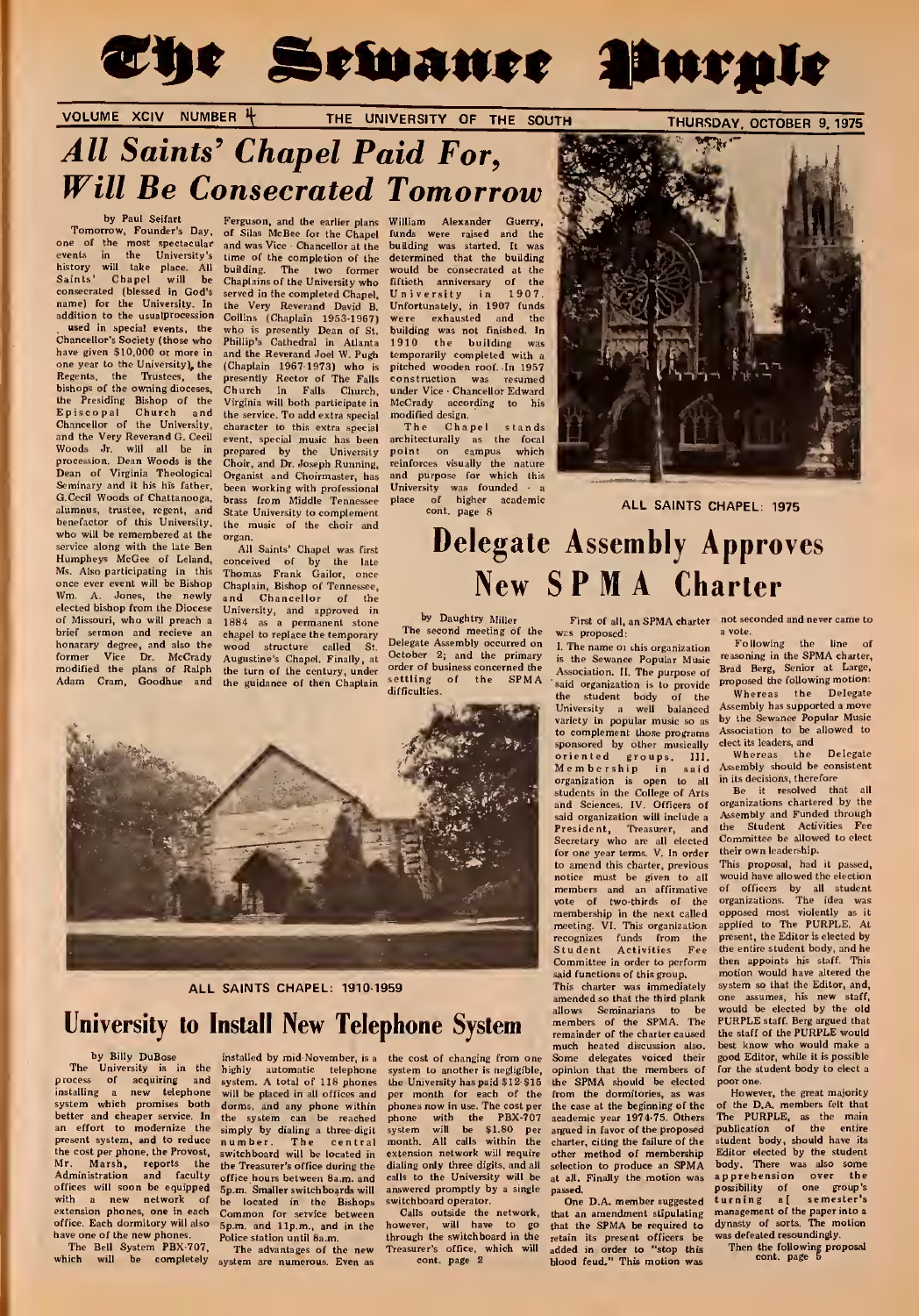

FATHER JOHN: 1960-1975

### Father John Dies

### by Max Matthews

Last Tuesday's soccer match might have been the first home he'd missed in nearly fifteen collected insurance<br>he'd missed in nearly fifteen collected insurance the sidelines was conspicuously

Father John Morris, named for a visiting clergyman of the same name some years back, the<br>died at his, the Duval Cravens', co home, on Friday the 26th of September. premote:<br>But it ween't the first time.

Three years ago, while on a bre<br>cross-country run with P.R.<br>Walter, with whom John was Joh most often associated, John was run down and apparently killed m<br>by a green pick-up truck. Five P. minutes later he gasped and revived. John recovered quickly, suffering only the loss of his tail, and a little stiffness<br>in his 12 year old bones.

Years earlier he was struck around?" by a Volkswagen which flung

him up in the air - he can down on the hood and smashed gives the money to the student it. The owner of the VW gover<br>collected insurance under his

years. A long familiar figure on "dog bite" coverage.<br>
the sidelines was conspicuously John was born in 1960;<br>
the sidelines was conspicuously John was born in 1960;<br>
Father John Morris, named "generations" howe kanown him community. Most people <sup>val</sup><br>believed he was called "Father John" because of the large number of labrador and mixed breed puppies he sired.

After the truck collision,<br>John's health slowly waned In<br>until he was too stiff to do from t much but take daily walks with P.R. and others. John was often greeted on the street by those<br>who didn't know the person he who didn't know the person he advertising charges, dues, sale

12 year old bones. homecomings, returning alumni thier working capital. None of (<br>is was not the only time are asking, "How's Father this money is regulated by the<br>shit by a car. John? Is he still running University or by  $-$ Only in spirit.

## SPMA Controversy Spurs Look at SAFC Procedures

by Larry Stewart discretion of each individual<br>The recent controversy over organization. Although all found that few controls exist<br>over the actual spending of<br>SAFC money.

The organizations receive most of their funds from the Student Activity Fee. The University collects this fee (\$60 per student and seminarian) and gives the money to the student government for allocation. The policy lies<br>different considerations, group student a<br>year's allocations, group student a<br>requests, and student benefits, legally resp the Student Activity Fee and Student Activity Fee and Student Student Student Student Student Studen<br>Committee (SAFC) of the mi appropriates the money to the " various student organizations, The appropriation is sent to the Provost, who the SAFC without question.

In addition to the money from the Student Activity Fee, some of the organizations have le sources of income. The Treasure was walking with. ticket receipts, and so on<br>And this weekend, as at past student groups can increase The actual spending is at the

The recent controversy over organization, Although all interest controversy over organization, Although all interest of the Sewanee Popular Music checks and disbursements must fir Inc. Sewarier Toplant and its obligations be signed by a University<br>Association and its obligations be signed by a University  $of$  ficer, this is really a formality resources. required by law: a recent court ruling held that a university<br>could not collect any fee over investigate the procedures, required by law: a recent court<br>controls, and regulations ruling held that a university<br>concerning financial activities could not collect any fee over<br>of student organizations. We which it did n concerning interest about the control of student organizations. We which it did not retain control.<br>found that few controls exist Money from outside sources is handled direclly by the student group and does not go through the Treasurer at all.

> Like checks, c stude organizations must be signed by a University officer, usually the Provost. The reason for this lies in the fact that student associations are not legally responsible corporations; a student group's contracts must be cosigned in order to be enforceable. This, too, is a formality. Except for concerning advance payment,<br>which are struck from all Universi contracts are generally 5<br>approved and cosigned as a si

the the student organizations are rather slight. The Treasurer and the Provost ees, insure only that no group lies, overspends its budget. Although orespends is obuget phones only for business and<br>the SAFC receives budget phones only for business and<br>reports from each student emergency reasons, and to use reports from each student emergency reasons, and to use<br>organization before allocations the payphones for personal use.

> THOSE MERCHANTS THAT HELP YOUR STUDENT PAPER RUNIL PATRONIZE PURPLE ADVERTISERS

are made, the SAFC makes no interim checks on organization finances. There are no checks at all on <sup>a</sup> student group's outside

The fact of the issue is that there is no written or publicly<br>available definition of the<br>financial abilities and<br>responsiblities of our student<br>organizations. Although few monetary problems have arisen, the need for fiscal responsibility in these tight budgetary times asserts itself. This is definitely a function of student government at Sewanee.

### New Phones

#### from page <sup>1</sup>

operate during office only hours. Incoming calls after 5p.m. will be handled by the smaller switchboards in the B.C. and Police station, but no calls outside the extension network will be possible after business hours. For this reason, pay phones will be kept in the dormitories in addition to the extension phones. Students are<br>asked to use the extension the payphones for personal use.

 $H$  EL P...  $\vert$ 

### Outside Inn Re-opens Friday

by Tara Seeley This weekend Sewanee Arts will celebrate the Gala Grand Re-opening of the Outside Inn. The Cabaret-type show Friday and Saturday will not be the first Sewanee Arts production this fall, for free beer and Inn were offered to students during orientation weekend and weekends up until fraternity Se<br>rush began. These festivities at pa the remodeled Outside Inn will publically mark the start of what Sewanee Arts hopes will Beegie be an extremely promising year.

As a student organization Sewanee Arts is greatly changed from last year. Rather than <sub>mo</sub><br>being governed by a twelve <sub>enl</sub><br>member-student-advisory-board tale Sewanee Arts is now directed by an executive board and

> Dial 598-5172 Located in Downtown

spring, means that there are take an-active part in the<br>direction Sewanee Arts takes. pc<br>The organization's objective, as a expressed in its constitution , is to bring entertainment to the **m**<br>mountain. With the change in organizational structure this ||<br>objective can be the concern of more students.

While the Outside Inn is<br>Sewanee Arts' major outlet, past successes have included student directed plays, radio shows, a square dance, and the hopes to expand on last year's productivity by providing the mountain with <sup>a</sup> wide variety of performances by outside groups.

Beegie Cruser concert last ||<br>spring. The executive board || entertainment continuously talent as well as arranging

membership in the organization Sewanee Arts' specific specific change, brought about last demonstrate that Sewanee Arts

> LIGHT WRECKER SERVICE THE MOTOR MART GROVER GREEN

**SEWANEE** 

PHILLIP'S 66



and the student talent and potential that can be fulfilled if sufficient amount of funds and student energy are applied.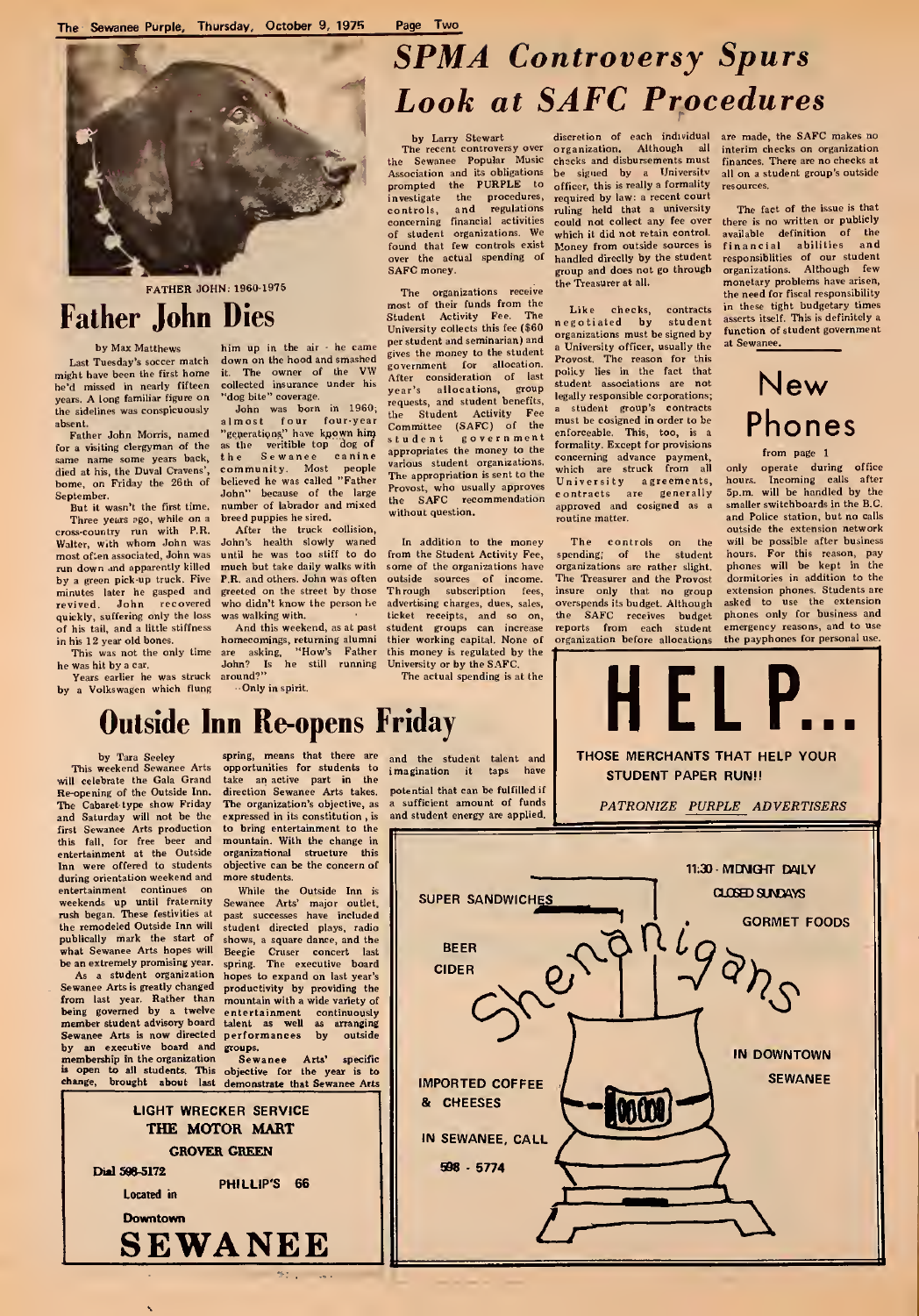Bishop's Common: Policy, Functions, and Services

### by Walter Givhan Since first opening its doors to offer. August 28, 1974, the Bishop's Common, loc Georgia Avenue across from DuPont Library, h.<br>dedicated to serv declicated to serving the<br>students of the University of the South and the community been the center and problems concerning its lems in the Common. The facilities, services, and policies, reasoning behing this policy is and to familiarize users so that rwofold; first, that University is

what the Bishop's Common has

entire Community. This ploicy has of much of Sewanee. The purpose of this controversy and has been cited article is to deal with questions by some as a source of prob they might draw the most from responsible to the community is<br>they might draw the most from responsible to the community

### *Che Queen*

as a member of it and, second, to offer, that the community's lack of<br>  $OPEN POLIVY$  recreational centers dictates a<br>
The policy set down by the need for the Common to be<br>
Vice-Chancellor is that the open to the entire community, It has been commented, on the other hand, that the group which comes to the Bishop's Common and makes trouble is not a representative group of<br>the community, and many<br>people do not use the Common<br>hecause of this fact. Although there is a suspension rule, the<br>annual report of the Bishop's aaaaa **SEREE** 

*<u>Che King</u>* 

Common would seem to suitable indicate that this rule is not problem which is remotely mattace tratt this represe. In this connected to this is remotely<br>serving its purpose. In this connected to this is that of<br>report, the Commons aid that it abuse of equipment and<br>had not been successful in furnishings. Mr. which is satisfactory to the my estimation is depreciating at students here, but it is still a rate more rapid than it ought<br>students here, but it is still a rate more rapid than it ought<br>trying. A night supervisor will to be hired in the near future as an encouraged to report incidences attempt to continue this open of abuse policy; nevertheless, the question of what to do about non-student use remains one which is unresolved in a

#### **UNION FUNCTIONS**

Den from 7:30 a.m. to<br>11:00 p.m., the Bishop's Common offers a great variety of facilities and services, many of which remain unknown, and thus unused, by students<br>because of a lack of publicity. A person can usually find the answers to any questions<br>concerning the Common at the Information Desk, located at the front entrance. Attended by a student, the Information<br>Desk is also the place where<br>game equipment (pool. ping-pong, chess, backgammon, cards, and checkers) is checked out, the central phone is<br>located, directories of major cities may be obtained, keys to locked facilities are checked out, and the intercom system's central station is found. The intercom system is a send receive unit which can be addressed through any ceiling station when turned on.<br>Students and visitors may check out game equipment<br>upon presentation of a Student dentification Card or Visitor's Card, and community members may do the same upon<br>presentation of a Bishop's Common Privileges Card, which is free, and payment of a time<br>rate of \$1.50 an hour. \$.75 a half-hour for pool and \$.40 a half-hour for ping-pong. There are two adjoining recreation rooms on the main floor, one<br>with four pool tables and the other with two ping pong<br>tables. Game tables for the other games can be found in the Snack Bar or Pub.<br>cont. page 8



Kappa Alpha representative Josephine Kelley was crowned Robbie Russo, the representative of Hunter Hall, wa<br>1975 Homecoming Queen during halftime of Saturday's sen as Sewanee's first Homecoming King.

THE PATIO

### LIVE ENTERTAINMENT BY

'THE HIGHLANDERS' EVERY TUESDAY, FRIDAY, AND SATURDAY NIGHT

NOW OPEN, ESPECIALLY FOR STUDENTS, WITH DANCING, DRINKS

AND

EVERYTHING FROM PIT COOKED BAR-B-Q TO MEXICAN FOOD

IN WINCHESTER 1st  $AVE:NE$  - IN BACK OF 'FREDS' - ACROSS FROM THE

FRANKLIN COUNTY HIGH

### Dorms on Regents' Agenda

One of the many items on the agenda for the Regents' meeting this weekend isthat of budgetary allotments towards dormitory renovations. The \$5<br>Regents, in determining the Ch<br>present and future financial am<br>status of the University, will ma draw up the proposed budget for the fiscal '76-77 year. That budget will be presented to the the actual amount requested by<br>budget will be presented to the the Deans. Diffice for Trustees for ratification. The the Deans Dffice for<br>Deans Office has already renovations. After the Regents Deans Office has already re<br>submitted(a report to the Vice co Summer a report to the vice-<br>Chancellor concerning needed reveal both the amount of that<br>repairs and renovations of request, and the actual repairs repairs and renovations of request, and the actual<br>dormitories and other buildings. allotment by the Regents in the The Vice-Chancellor will in turn proposed budget

present this report to<br>Regents. gents.<br>The budgetary allotment for

renovations this past year was<br>\$58,000, and the Vice-<br>Chancellor stated that the amount requested for next year<br>marked "a substantial increase" over last year's figure. He refused, at this time, to quote Deans Dffice for

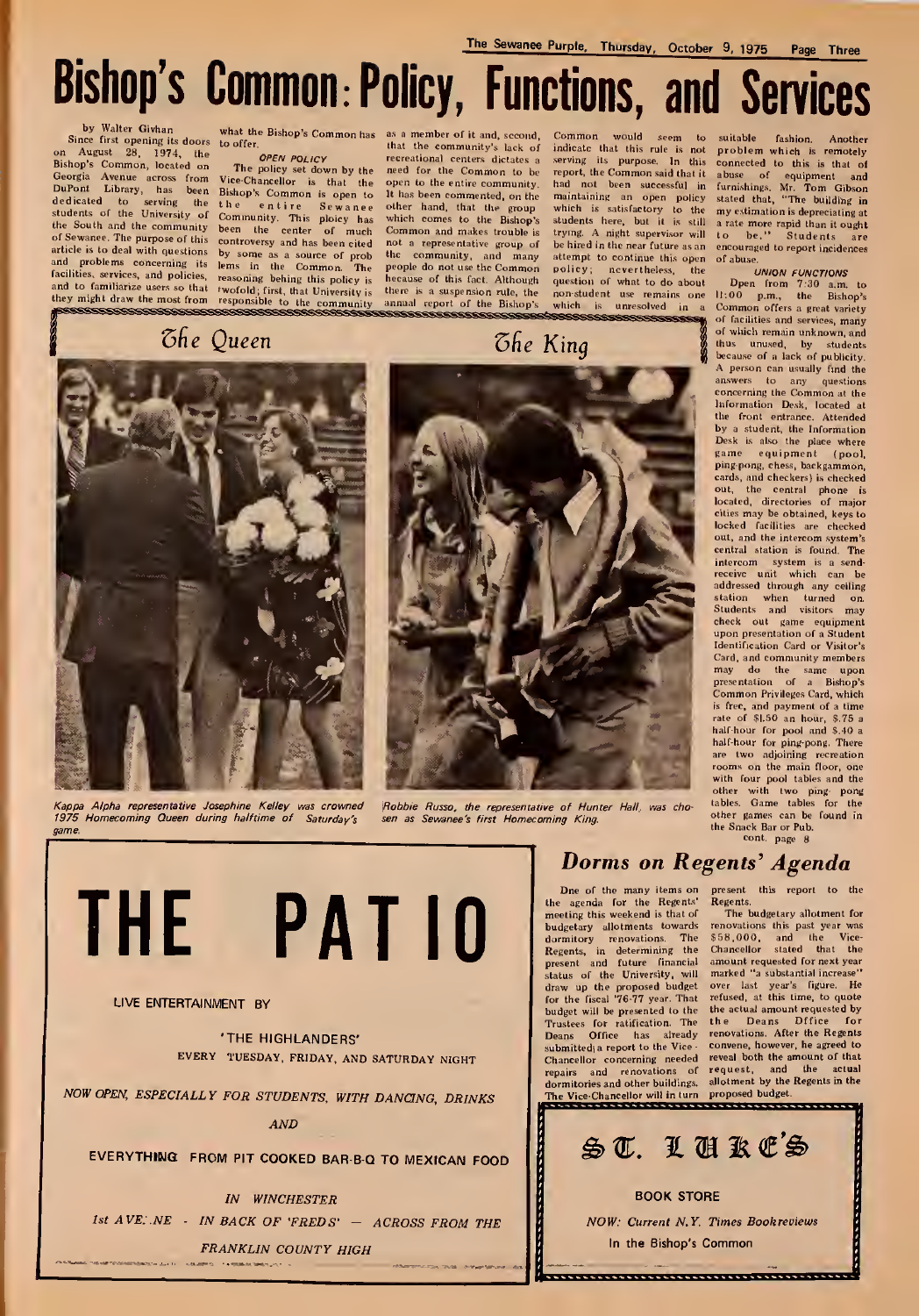### REGENTS MEETING

The Board of Regents is scheduled to convene tomorrow, and some considerations of student issues to bring to their attention are timely. Although our Folks, I've heared tell of a Student Trustee has been elected, Sewanee students book, what's wrote by a Mrs. (I Student Trustee has been elected, Sewanee students book, what's wrote by a Mrs. (I should not allow their input into the upper echelon of don't honor no woman with the should not allow their input into the upper echelon of  $\int$  don't honor no woman with the the University's political structure to be coterminal with his voice.

There are additional methods of making student concerns heard by the Regents. For example, the members of the Executive Committee of the student government are privileged to meet and eat breakfast with the Regents tomorrow morning. From previous experiences at this gala event, one could safely say  $\begin{bmatrix} p \end{bmatrix}$  or that it is, from the students' point of view, and the exercise in frustration. When asked to comment on various aspects of student life at Sewanee, Executive Committee members, pawns who are undaunted by bishops, have rarely hesitated to ask probing questions and assert their convictions authoritatively. Regents' responses range from polite but condescending smiles to outright evasions of questions. Perhaps there are too many facts and figures and too few faces on their, minds for them to be impressed by such a small gathering of students.

Last Spring Mr. Ayres, the Chairman of the Board of Regents, visited a meeting of the Delegate Assembly, during the course of which he proclaimed something like the following: "The primary concern of the Board of Regents is the quality of the product turned out by the University Corporation. It is the graduates of Sewanee that represent the culmination of our efforts." If this is indeed the case, it seems as though the Regents would be much more interested in<br>the "products" while they are still on the assembly "products" while they are still on the assembly line.

The real chance for students to talk openly to Regents occurs at lunch Friday, when they will eat in Gailor. Although the entire group will eat there, they will not be sitting as a governing body at one table. The Regents spread themselves out, presumably to I'<br>render themselves more accessible to students. Lunchtime Friday is the opportunity for a great number of students to individually approach a Regent and, instead of making polite conversation about the weather, inform bim of their opinions on student issues. If the students fail to familiarize the Regents with their concerns, the Board may as well meet in the White House bowling alley. Some sample questions follow.

The University Bulletin brags about Sewanee's possession of a student-faculty ratio of thirteen to when the student(in the classroom where it counts)-faculty ratio is closer to seventeen to one. Does the fact that the first figure is meaningless in comparison to the second not convince you that the Bulletin actually misrepresents the situation at Sewanee?

Why can <sup>I</sup>not attend the Regents' meetings when <sup>I</sup> can attend any session of Congress and most of the important committee hearings?

The Department of Auxilliary Services receives the \$660 that <sup>I</sup> pay for board each year, yet only \$580 of that finds its way to Saga. Last year the Department of Auxilliary Services, which is hardly independent from the University, paid \$22,500 to rent Gailor Hall from the University. Is this not <sup>a</sup> waste of my money, and do you not think <sup>I</sup> would rather that money be spent for better food?

Why does the College spend in excess of \$50,000 ach year in order to provide matrons and proctors for dormitories, some of which are shoddy, when, if the money were used for dormitory renovations, much<br>better living conditions could be provided?<br>My rommate and I share a 14 by 12 foot cubicle on

the third floor of Tuckaway (or wherever). Is it fair for me to pay the same amount for my room as is paid by residents of the air-conditioned, spacious rooms at the Inn?

These are just a few of the many questions a Regent should be willing to answer. Use your imagination and let them know we are here!

# REBEL'S REST

Missisipi!) Erika Yong, 'bout also heared some comments "bout how her book's bein' salashous and appealin' ta m<br>purient intersts and the such. Even though the word salashous ain't even in my repertwar o' polly-sillabik verbs and even though my purient intersts ain't<br>been appealed to since I started<br>collectin' my sociable security, I'll go Mrs. Yong one better. I'm workin' on my own book, an autobiogaphy 'bout my own fear o' flyin', titled AKROFOBIA, and I'd be mighty proud ta give y'all a

sneaky prevue of it's contents.<br>Chapter one tells how I'm<br>scyared to death when the Army Captain tells me I'm to become a pair o' trooper durin' the big War. Now I ain't only been knowed to go absolootly crazy when I gets in a plane but y'all orghta see me when <sup>I</sup> got ta face the most unpleasant prospect o' jumpin' outta the plane. Durin' the War I'd seed numerus aircrafts smashed, bumbed , shot at, exploded, destroyed and run out o' gas, and when your'e sevral hunderd or even thousand feet in the air, you commence to thinkin' 'bout them sort o' things. Needless ta say, <sup>I</sup> was shakin' likeGeorge Washington when he fessed up 'hout the cherry tree. I'd also seed sevral flocks o' pair o' troopers (which ain't <sub>Pu</sub><br>anything like schools o' pair o' groupers) get shot down like so many street lights. That's why they call that thing a pair o' shoot. A pair o' shoot ain't like anything else ya see in the sky - y'ain't likely to be fooled into thinkin' its a flyin' elephants ear or somethin' ya don't want  $ta$  shoot at  $-$  so any time them krauts seed us desendin' on 'em they'd start firin' away like they's no tomorrer. Which was why <sup>I</sup>steered myself into <sup>a</sup> tree: I figgered they might think <sup>I</sup> was <sup>a</sup> Christmas tree ormanent or somethin'.

Chapter two relates how I was in a plane crash. Somehow or other (they's still some loose ends in the plot) <sup>I</sup> wound up with a job as a crop duster. Now you don't even know what fear is till ya start bumbin' groundrunners with the Ji<br>forerunners o' DDT and other insectisides (which ain't insects that commit suicide). Nope, nor do ya unnerstand why I, at this hyere present point in time, won't go near a plane,; even if ya offerred me three pouches o' Red Man to do it, until! <sup>I</sup> tell ya 'bout how I was travelin' Si hour when a hard heaked goose flown through my windshield. This hyere ocurrents allowed all them bugs, what I was spose ta  $\vert$  E<br>be sprayin', ta fly in my face, leavin' my teeth 'bout as cleanly brushed as a cer's grill after a 1000-mile drive. Me 'n' my plane wound up on our respectful backs, me in the horsepistol and the plane on the ground (see companyin' photo). Do ye see that thar hottle on

the ground? the one what looks insects' Insides inside that like a small fire extinctioner? insecticides bottle. book, what's wrote by a Mrs. (I like a small fire extinctioner? insecticides bottle,<br>don't honor no woman with the Well, that thar was what my Well, I cain't give any more abreviation of the great state o' insecticides was in but, o' my book away 'cause y'all fortunately, when the bugs flew<br>in my windshield, most of 'em in that bottle. They was bookstores, millions o' insects inside and

windshield, most of 'em becomes avalable at many wound up somehow or nother seven -elevens and other fine



## The Sewanee Purple

Published every Thursday during the academic year (except during last the second of the second of the second o<br>vacations and examination periods) by THE SEWANEE PURPLE. Editorial and production offices located on the second floor of the Bishop's Common. Represented for national advertising by National ising Services, Incorporated. Advertising rates available upon t. Subscriptions \$9 per year. Second class postage PAID at Sewanee, Tn. 37375. ALL RIGHTS RESERVED.



EARNEST GRIT'S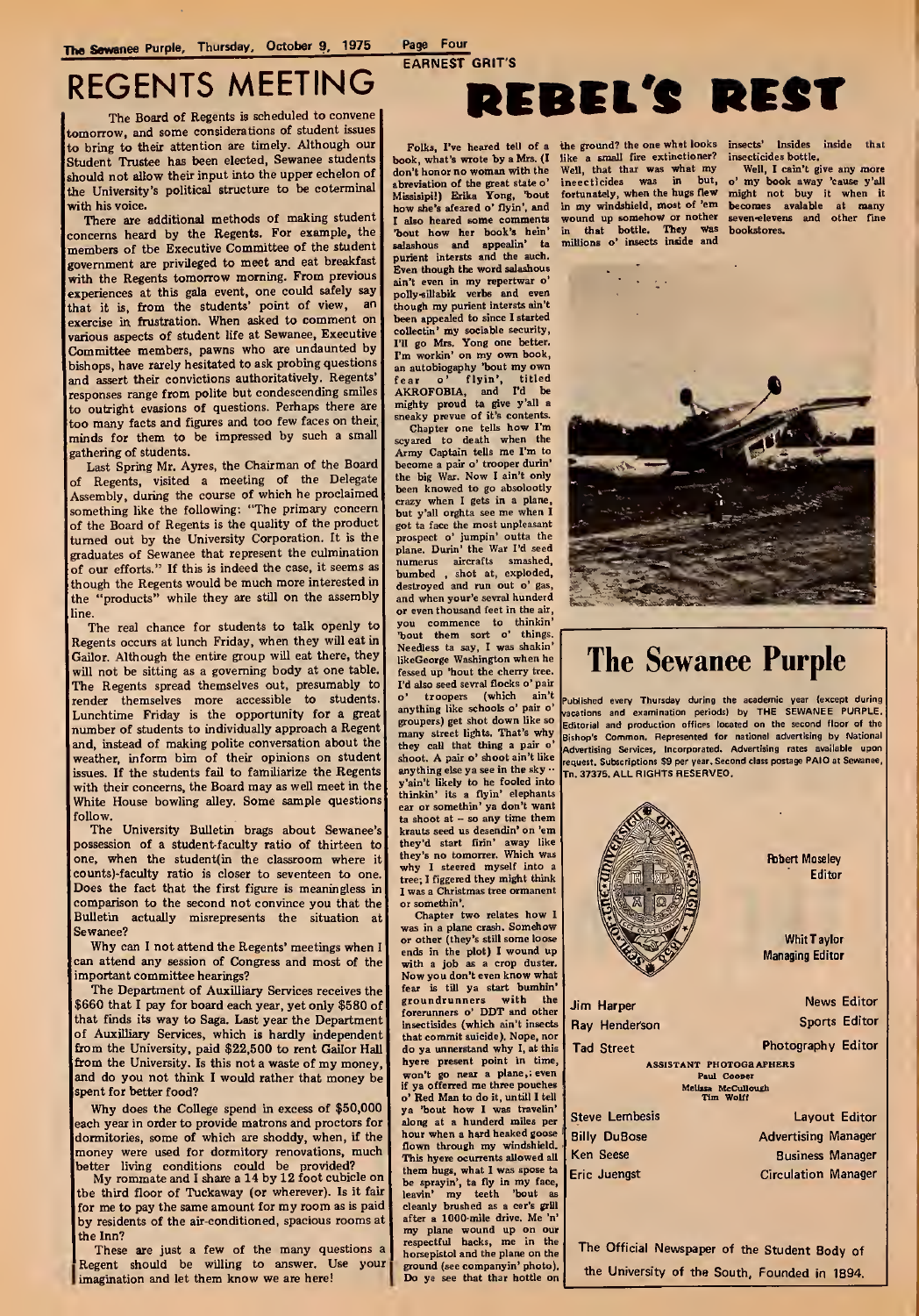## Mexican Dance Company at Sewanee

The colorful rhythms of the National Dance Company of Mexico will be presented in Sewanee on Saturday, Oct. 18, hist<br>at 3:00 and 8:00 p.m. (central Zane<br>time). The performances, the<br>sponsored by the cost Emerald-Hodgson Hospital Auxiliary in cooperation with Varnell Enterprises, will be in Guerry Hall and will benefit the Sewanee hospital's building<br>fund.

The 3:00 show is a children's matinee, including High School, with admission at \$2. Adults can attend only if accompanying groups of five or more children. Tickets for the evening performance are \$4 and \$5 and can be ordered from the Hospitality Shop, Sewanee (598-0136). Tickets for the children's matinee should be controls the policy and content or<br>ordered from R.P. Moore, of the broadcasting, from the Sewanee (598-5689).

Tickets will also be on sale on any Tuesday, Thursday or ele-<br>Saturday at the Hospitality stu Shop for cash, or on Friday mornings at the S.P.O. and Saturday mornings at the con<br>Supply Store and charged on assu the University Credit Card.

National Institute of Fine Arts, Discussion over this motion<br>presents an eight-part was also far from peaceful. It presents an eight-part was<br>pre-Columbian Indian dances Ten<br>such as the Deer Dance, pers<br>connected with hunting magic, con<br>to the final huapango from D.A.<br>Vera Cruz, with its combination WU of Indian, Spanish, and Negro influences

**Hollywood** 

The dances show the great variety of cultures in Mexican folklore, both regionally and historically. The elegant act<br>Zandunga of Oazaca, in which ma the women wear embroidered<br>costumes and white lace

from page concerning WUTS radio station

was submitted:

Whereas WUTS is owned and operated for the enjoyment of the students and faculty of the University of the South and the Eventuall<br>Community, and defaated, Community, and

Whereas large portions of the Student Activities Fee fund are allocated to WUTS, and

Whereas the Station Manager

The troupe, touring under elections should be conducted are<br>the auspices of Mexico's by the O.G. The Let it be resolved that the Station Manager of WUTS be elected by the faculty and the student body each May for the the act<br>following school vear year following school year. and Nominating petitions should<br>the contain 50 names so as to assure support by the student ad.<br>body and faculty, and the the

> was also far from peaceful. It how peaker Pro Tempore, Billy DuBose, tried to homograde the D.A. not even to consider the motion. Then a D.A. member who works for under the motion in the supported the motion in one supported the motion in

> > INTERSTATE 24

STUDENTS! PHONE 924-9199 THIS IS THE "LATE NIGHT' PLACE TO BE

Julie's Truck Stop

MEALS SERVED WITH A SMILE! OPEN 24 HOURS

headdresses, is quite different<br>from the foot-stamping jarabes<br>accompanied by the typical<br>mariachi band.

Another contrast is between<br>cont. p. 8

time to implement it. WUTS Jump-Off Fire. Having been a collar just received a lot of part of the fire-fighting team prospersive equipment, is trying that night, I felt Billy gave a far expensive equipment, is trying that night, I felt Billy gave a far<br>to make the change to stereo and is not of sufficient maturity to face auch an election. The Eventually the motion was

defaated. **Meeting with a more The**<br>
peaceful reception was this a<br>
motion by George Douglas com<br>
(Tuck.). "I hereby move that all as a organizations requesting funds from the SAFC must be -<br>officially chartered by the D.A. time no later than March <sup>1</sup> [amended to February 1] of the academic year preceding the year for which they are requesting funds." This motion, which passed, will incur a major administrative change. Most of the student organizations which are older than the D.A. (e.g.<br>The PURPLE) have not been<br>chartered by the D.A. From  $_{11}$ now on, all organizations will the have to be chartered if they hope to receive an SAFC allocation.

motion, passed unanimously, commended Mr. according the Corolland Robert M. Ayres for his work Corolland Corolland Corolland<br>on the Million Dollar Program.



The Sewanee Purple, Thursday, October 9, 1975 Page Five

Editor:

Delegate Assembly **Department** Bil As <sup>a</sup> member of both the Community and Student Fire<br>Departments I wish to Departments, I wish to pro<br>compliment Billy DuBose on foll his fine article regarding the more accurate description than did the Herald Chronicle. All of us who fought the fire that night wfll long remember it. The Student Fire Department is a definite asset to this p<br>community - one which I feel, a as a mother, wife, fire fighter and member of this community - is greatly unappreciated at times, and possibly even taken for granted. The community needs to stand behind its Fire Department.

Again, my compliments to Billy.

### Barbara Harl

To the Editor, would like to reply to Harry Hoffman's statement in

the last PURPLE: The second proposal states that the Honor Council will the<br>consider\_withdrawal by the ful<br>accused\_in\_the\_face\_of\_an\_Honor\_\_\_\_fin Council trial an admission of o<br>euilt and will act accordingly, the<br>The implementation of this the

**Career** abrogation of the contained in the Amendment of the Fourteenth Amendment of the studies contained the process,"<br>
The Professional due process," realize the Honor Council inte "second proposal" would be an abrogation of the principle<br>contained in the Fourteenth

is trying to prevent the f<sub>o</sub><br>reoccurence of a certain <sub>de</sub> particular incident but this "second proposal" is an over reaction to this individual case. I think that this is also the  $\frac{1}{10}$ vocal students.

<sup>I</sup> would now like to make ome recommendations to the Honor Council via the public documents in the current legal forum so that all concerned may consider my recommendations and thereby<br>be better able , to inform the

prosecution of a student, rules for the acquisition of evidence, and a statement of the extent of illicit faculty participation in<br>a trial. Of tantamount importance in this document should be a detailed outline of procedures the administration<br>and committees of the and committees of the University are bound to follow consequent to the Honor Council's determination of a person's guilt.

First of all I would like to<br>see a definitive statement of<br>procedures the Council will follow. This document, to be available to all students, should contain the principles and procedures to be followed in

Secondly, this statement should outline the rights of the accused student. It should detail who may defend him and what is to be admissible evidence in the procedings

Such a document would do much to insure justice to all parties concerned. <sup>I</sup> say this because at present the Honor Council appears to be virtually nothing more than the current<br>members of the Council and their interpretations of the<br>function of the Council. This is fine, considering the integrity<br>of the present Council,- But there may come <sup>a</sup> time when the students of the University will not be so fortunate. If such <sup>a</sup> council of less than honorable people were elected, the<br>student body would be at the<br>mercy of their whims of interpretation.

But there are other reasons for the existence of such a document. How else could could the experience of the present council be transmitted to later generations of councils There must be a definitive statement that can be modified in the light of experience to guide later councils.

The existence of similar structure of this country is what recommends this system as a model for two reasons. First, <sup>I</sup>

[ Qualifications Test for employment with the National Security Agency will be given in Nashville on Saturday, November 22. Deadline for registration is November 8. Applications are available at the







suggestions.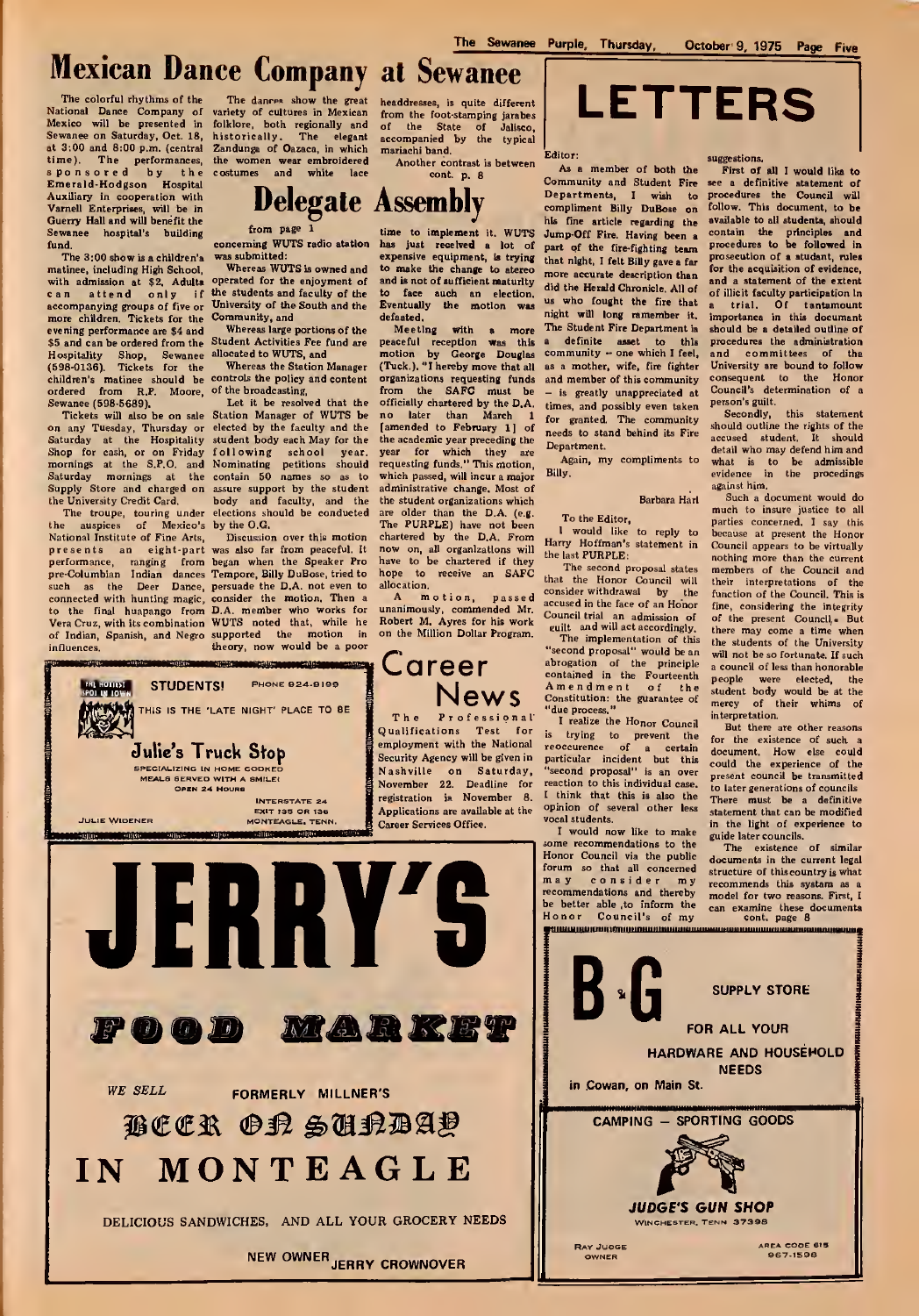

An 0-5 record is certainly not indicative of the way <sup>a</sup> young, dedicated Sewanee soccer team has '"<br>played this year, as Tiger<br>opponents have used a<br>domination of the "lucky <sup>pl</sup> breaks" department to deal the Tigers a frustrating first half of<br>the season.

University of Alabama

First game jitters allowed two early scores and a powerful Crimson Tide soccer team made the margin stand up in a 3-1 victory in Sept. 20 in

Tuscaloosa.<br>Senior Matt Newton scored the Tiger's only goal, as the <sub>ru</sub><br>shakey start nullified an <sub>bl</sub> outstanding game against a .<br>team that had outscored its opponents  $19.0$  in the previous  $\mu$ two games.

Berry College vs. Sewanee Matt Newton again sup<br>the Tigers' only offe threat, scoring the lone goal in<br>Sewance's 2-1 loss to Berry ance's 2-1 loss to College on September 24 in

inept Tiger attack, outshooting 1<br>Sewanee 36-12 as a chilling rain hampered both squads. Tusculum vs. Sewanee

A strong second half surge plus a friendly assist from the referee pulled Tusculum to a 2.1 overtime victory over the the Crusaders from<br>Tigers on September 27 in Chattanooga capitalized on a<br>Greeneville, Tennessee. Tiger lapse with less than two Greeneville, Tennessee

half, opening up a 1–0 lead on a se<br>goal by Newton before o faltering in the second half as Tusculum knotted the score. The Tigers scored what appeared to be the winning goal with only one minute to t<br>go in the game, but the referee ruled that be bad inadvertently blown his whistle before the shot, forcing the game into overtime and giving Tusculum the break they needed.

Tennessee Temple<br>Sewanée

controlled Sewanee everything but fate and the<br>score in a tense, nerve-jangling 3-2 triple overtime loss in the Tigers' home opener with

completely dominated the Tennessee-Temple on October

Second half goals by Matt Newton and freshman Tom DeWitt offset an early first half Temple score as the Tigers controlled the outshooting Temple 27-18. Bu  $th<sub>e</sub>$ Sewanee dominated the first minutes remaining to tie the numerous attacks before sending a shot into the goal iring the third overtime iriod. At this point neither team was allowed a goalie.

Sophomore Jeff Fowler<br>1ade the assist onDeWitt's goal and Newton scored his fourth struck the upper right hand beautiful arching shot that struck the upper right hand corner of the goal,

King College vs. Sewanee King College used two second half goals and

outstanding goalie play to hand the Tigers <sup>a</sup> 2-0 setback here last Friday. Once again Tiger booters<br>played well, but not even we<br>Newton could penetrate the ga

tight King defense. Sewanee Party Weekend spectators were treated to outstanding efforts by the two talented teams.

Sewanee's bright spots thus far have been the brilliant play of forward Matt Newton and the midfield trio of Rob Christian, Mike Delaney and Jeff Fowler,

minutes remaining to tie the ONE OF MANY RON SWYMER TO MILES KEEFE PASSES socre and force the game into  $\frac{1}{100}$  SEWANEE'S 28-26 HOMECOMING VICTORY OVER AUSTIN.

# overtime. Temple staved off the animated as a stack in the sending a stack into the goal  $\overline{\text{Sewance}}$  Wins in that before Sewanee Wins in<br>his order one coming Thriller<br>*A POINT MONE COMING Thriller*<br>A POINTLY SEAL AND MONE NEWS TO MULTIMATE ONE ONE OF A ANSIDA LL AD

A dramatic victory was imc<br>clinched by the Sewanee Tigers was<br>Saturday at Hardee Field when quarterback Ron Swymer threw a touchdown pass to halfback<br>Chuck DePaolo with five DePaolo with five seconds remaining in the game. starts The win upped Sewanee's<br>season record to 2 - 2, while the Austin's record slipped to  $1 - 2$ 

would drop their third straight game as Austin led 26 - 21 and had possession with 20 seconds remaining in the game. But a fumbled snap from center fo<br>found its way into the arms of Ni defensive back David Walters, and Sewanee owned the ball on the Kangaroo 37 yard - line with only 15 seconds remaining to play. An intewas called on an imcomplete pass to tight end

Miles Keefe at Austin's 11. An imcompletion into the ehdzone was followed by the touchdown pass to DePaolo. Place - Kicker David Held added the PAT to give Sewanee a 28 - 26 lead and their second victory in four

It seemed as though Sewanee Running from the shotgun<br>auld drop their third straight formation the entire second Strictly an offensive battle,<br>e Sewanee - Austin game the Sewanee - Austin game contrasted sharply with previous defensive encounters. of his finest games this<br>n. hitting 15 of 30 passes for 196 yards. He hit freshen Nino Austin and Mark Phillips in the endzone for two of<br>Sewanee's touchdowns in the second quarter, and found Miles Keefe in the third quarter. These, coupled with DePaolo's



SEWANEE'S SOCCER TEAM'S EFFORTS HAVE PROVED FRUITLESS, SHOWING A 0 - 5 SEASON RECORD.

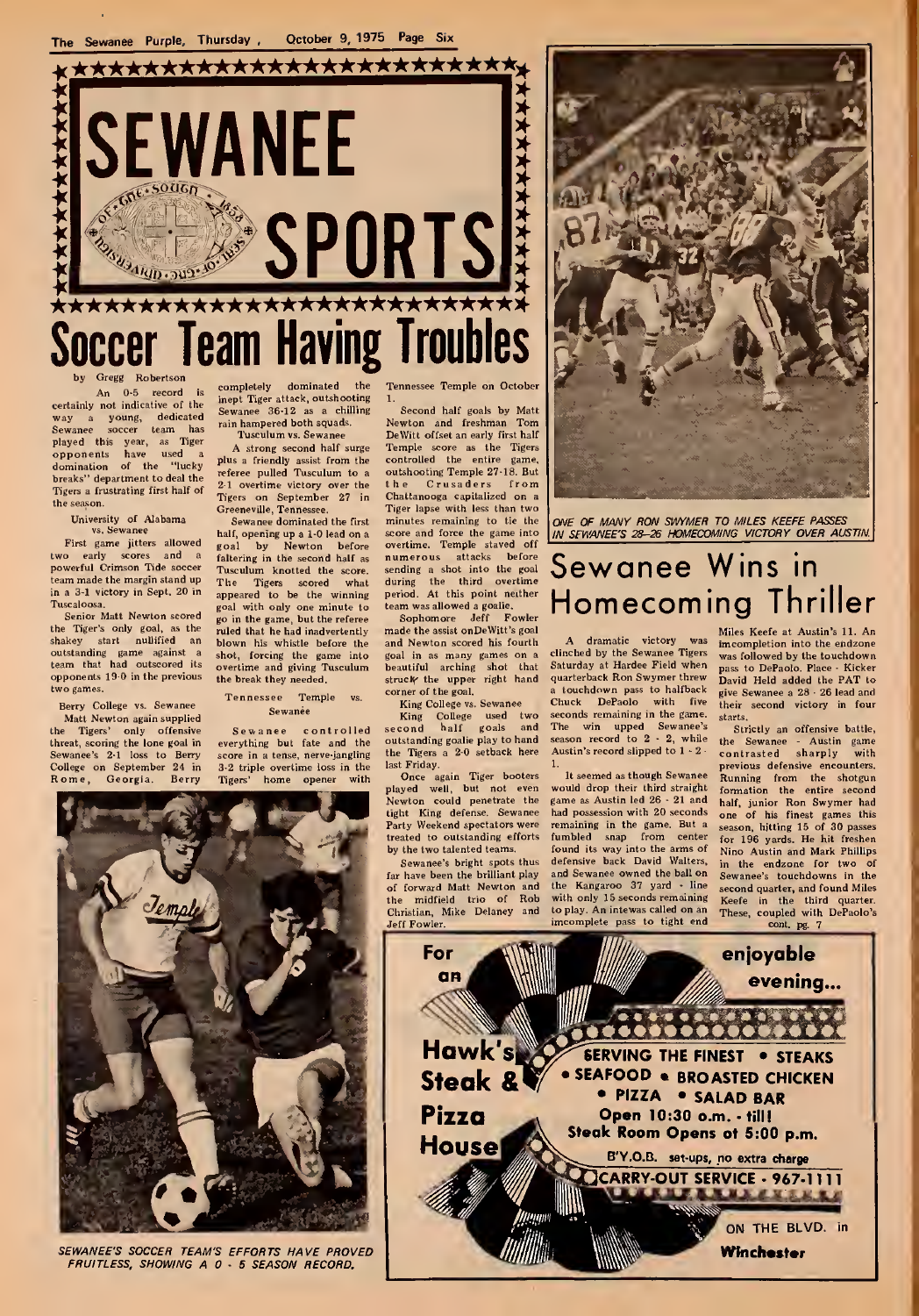The Sewanee Purple, Thursday, October 9, 1975 Page Seven

# CANOE TEAM SWEEPS CATAWA RACES



SEWANEE CANOEISTS TOOK ALL IN SATURDAY'S CAHAWBA INTERCOLLEGIATE CHAMPIONSHIPS.

# Women's Field Hockey Season Begins **MacRey, Ellie Scott**,

#### by Cindy Irvin

The 1975 version of the P<sup>12</sup><br>Hockey Team plays its first game<br>Hockey Team plays its first game<br>game of the season Saturday, <sup>De</sup>l<br>*Oct*ober 11 here at Sewanee<sup>up</sup> against Vanderbilt. The <sup>ren</sup><br>schedule, originally called for a <sup>Dr.</sup> game against the University of<br>Tennessee at Knoxville, but<br>that game was postponed until tra<br>a later date. That game has not but<br>been rescheduled yet.

Dr. Kevin Green, head coach Eit<br>and Mrs. Virginia Blackstock, Be assisting coach, are both<br>looking forward to a successful<br>season. This year's team is looking forward to a successful with<br>eason. This year's team is Mi<br>much more experienced than Al<br>any previous team and is co<br>a large, talented reserve to Clicate<br>choose from in support of its Lii

first team, The team is Lois-Woodward.<br>composed of several returning Field Hockey players and freshmen with a great deal of experience in the '<br>sport. In addition, several i<br>beginning players have picked ' remarkably well, according to<br>Dr. Green.

Those members of the team<br>travelling to Knoxville are: Jan<br>Cunningham (captain), Ellen left<br>Cimino, Tina Wickes, Mary Eitel, Alex Smith, Cindy Irvin, Beth Ingle, Emily Butler, Atlee Valentine, Emit Siebotd, Ann Whitney, Coleman Miller, Helen and Buffy McClellan and Buffy rights of Vicki Fort, George Eoitho, Lyn Miller, Rebecca scheme Clark, Carol Eving Jones, and Lisa Velie, Nancy Jones, and

Field Hockey is a sport rather unfamiliar in the South, though it is now growing in popularity, as is evident in the number of Southern universities beginning players nave picked now sponsoring teams. It<br>up the necessary skills now sponsoring teams. It hockey with the rules of soccer team of 11 players is divided into a forward line<br>consisting of these positions:<br>left wing, left inner, center forward, right inner, and right wing. The second line consists of left, center, and right hair backs which are both offensive and defensive players. The back or defensive line consists-of the right and left fullbacks and the

goalee,<br>The remaining game<br>schedule includes four home<br>games in a row and two final<br>way comes

THE UNIVERSITY **MARKET** 

CHECK THESE PRICES: LITE BEER \$ 6.69 per case<br>% GALLON OF ICE MILK 69<br>CIGARETTES, all brands, 45<br>OREO COOKIES 15 oz. \$.69, reg. \$.89 STEAKS AND OTHER MEATS CUT TO ORDER

OWNED AND OPERATED BY THE UNIVERSITY

... and HUB HAWKINS, who says,

WELCOME BACK STUDENTS !!

Carolina, Western Piedmont, of North Carolina State, respectively of Tennessee and State, respectively of Tennessee and State, and State,  $\frac{1}{2}$ by Ellis Misner<br>The Sewance Canoe Team<br>sank all competition at the Southeastern Intercollegiate Canoe Races on the Catawba River in North Carolina last weekend. The team finished<br>with more points than all other<br>team totals combined. Sewanee defeated such canoe powers as<br>Georgia State, Western others,

Sewanee placed first in all ye<br>divisions. Cat Potts won the C-1 ad<br>W and C2 W with Sue Wiygul. se Debbie Robinson and Diane McPhereson placed 2nd in the C-2 W. Ellis Misner look 1st in C-l with Coach Caldwell placing 2nd. Coldwell and Misner combined to win the C-2 in record time. Van Noll and Becky Nelson took 1st in the C-2 M with Bill Clinkscoles and Beth Condler second.

Other team members on the trip were: Pat Harris, Phi<br>Williams, Lynda Sousa, Am;<br>Hommock, Mike Dolpher, Bil



cont. from p,6

Sewanee four touchdown passes of 35, 8, 18, and 11 yards,'

respectively, DePaolo also posted a sterling effort, as he ran for 40 yards in 10 carries. He also added some yardage to his total season's yards passing, as he<br>connected with Jimmy Brett for a 45 yard halfback pass

Defensively, the Tigers intercepted four passes and recovered two fumbles. Walters returned an intercepted pass in the first half for 37 yards, saved a possible Austin touchdown, and broke up <sup>a</sup> two - point conversion attempt in the fourth quarter. His exceptional play made him one of the<br>defensive standouts in the game.

Sewanee travels to Danville, Kentucky next Saturday to take on Centre College.

### WOMEN'S FIELD HOCKEY SCHEDULE  $Oct$  10  $......$   $Vanderbilt...$   $...$   $Home$ Oct. 17 - Harpeth Hall (scrimmage) - - - Home<br>Oct. 18 - - - - - - - Agnes Scott - - - - Home  $\ldots$  Agnes Scott  $\ldots$  Home Oct. 24 . . . . Univ. of Tennessee . . . . . Home Oct. 31 Judson Away Nov. 4 Vanderbilt Awa<sup>V</sup>